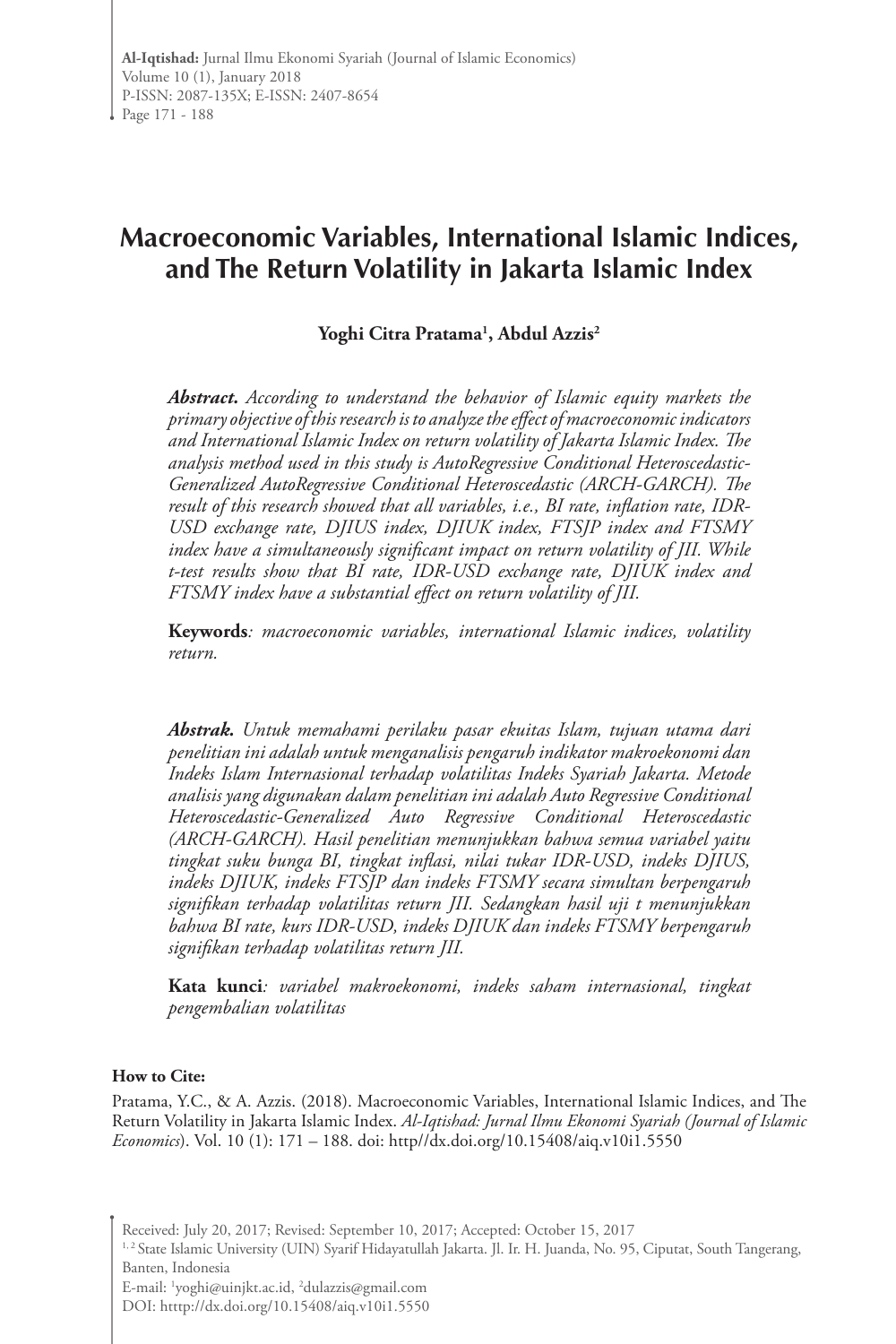# **Introduction**

Indonesian capital market throughout the last two decades showed an impressive trend. Scarcely did any capital market in other countries have a remarkable growth during the same period. The capital market was able to bounce back and showed the recovery trend after being crushed by the financial crisis, both in 1998 and 2008. Had the stakeholders and investors not kept being optimistic, it would be prolonged lasting crisis ever. The trend of improvement in the Indonesian capital market conditions cannot be separated from market optimism so that the industrial sector in Indonesia will continue to grow.

With the same goal of improving the return on investment (ROI), market actors should remain to be wary of the influence arising from the dynamics of macroeconomic indicators, so the existence of risk and return appears. To be careful is not only needed to be done by those who invest in conventional stocks but also those investors who choose Islamic value related-stock investment (sharia-compliant stock). It caused by the dynamics of macroeconomic indicators and those indicators affect the performance of the industrial sector so that financial assets such as stocks fluctuated. Thus, an investor ability in forecasting to macroeconomic changes will be very useful in stock investments.





Source: Indonesian Stock Exchange (IDX) and Bank Indonesia

The interest rate as one of the macroeconomic indicators can affect investment activity in the stock market. This fact is due to the interest rate can influence the changes in the level of corporate profits. Increases in interest rates will increase the cost of production and investment costs so that profits earned will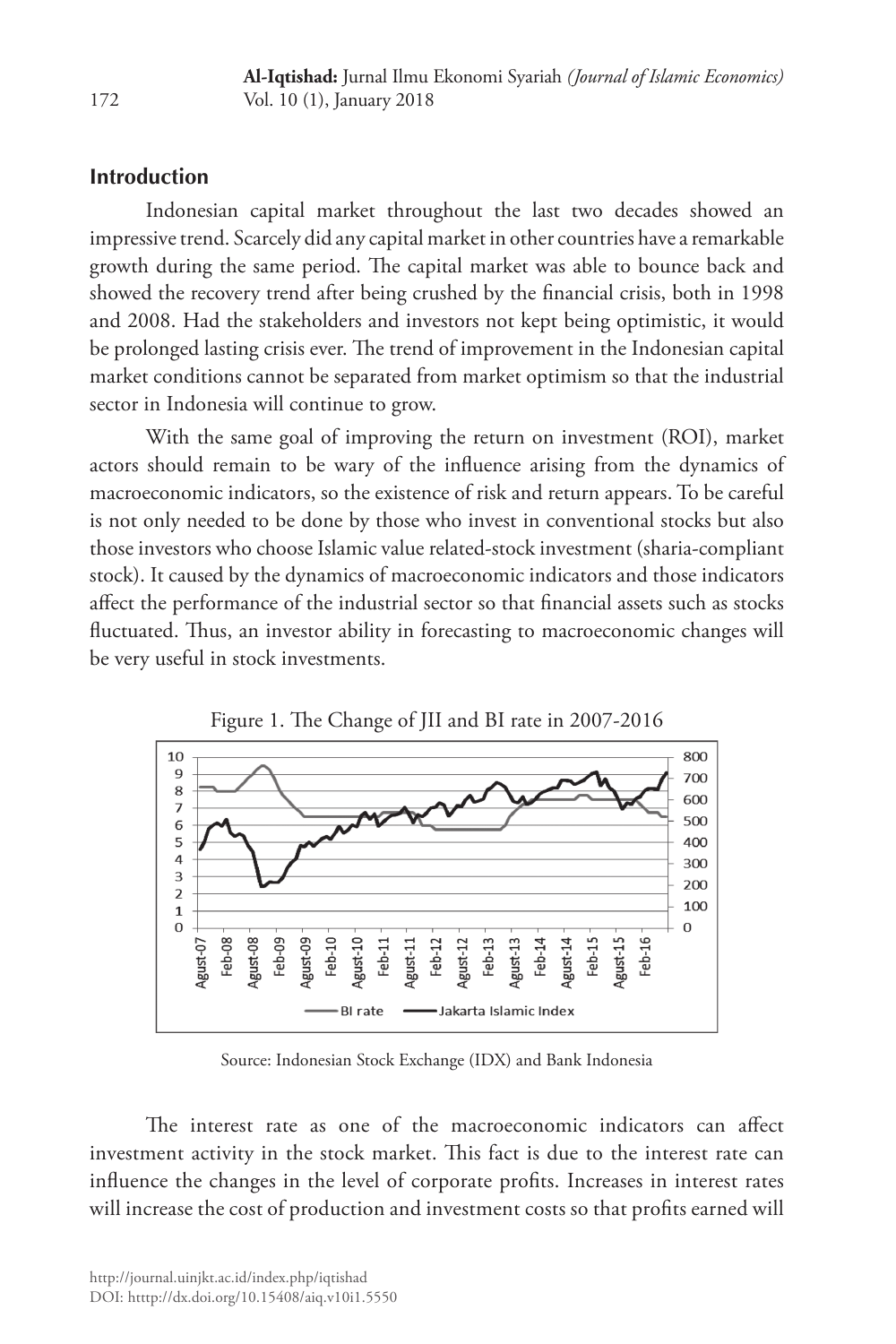reduce. Meanwhile, the decline in profit is a fundamental indicator of a decrease in the value of shares. BI rate showed an upward trend per December 2007 - November 2008 at 9.5% and followed by a correction of 47% JII. Improved BI rate during the period December 2007 - November 2008 gave an adverse effect on the fluctuation of JII. Instead, the tendency of decreasing BI rate after that time until January 2013 signaled the strengthening of stock indices in the equity markets, particularly the index JII (See Figure 1). Tanjung (2014) stated that Jakarta Islamic Index much volatile than the theory predicted.

Inflation reflects overall price increases in an economy. The high inflation is enough to give rise to social costs such as reduced purchasing power. This data means that the ability of people to make the consumption of goods and services would lower so that the company's sales revenue may decline. In the global financial crisis of 2008, inflation reached 11.85% over that time followed by a decline in the index JII about 47% by August 2007 - November 2008. Based on Figure 2 in the period, the inflation rate had an impact on JII index weakened significantly. By contrast, declined inflation and tended to be stable may be one signal of the strengthening of the stock price index in the capital market as can be observed in the development of the index JII period July 2008 to January 2013.



Figure 2. The Change of JII and Inflation in 2007-2016

Source: Indonesian Stock Exchange (IDX) and Bank Indonesia

Third, the effect of exchange rate fluctuation also participated in on economic activity. Changes in exchange rates may have an impact on the industry's performance changes. Depreciation condition on exchange rate can increase the export earnings of the company. Export opportunities occur because domestic goods become more competitive with lower selling prices counted in the real exchange rate. However,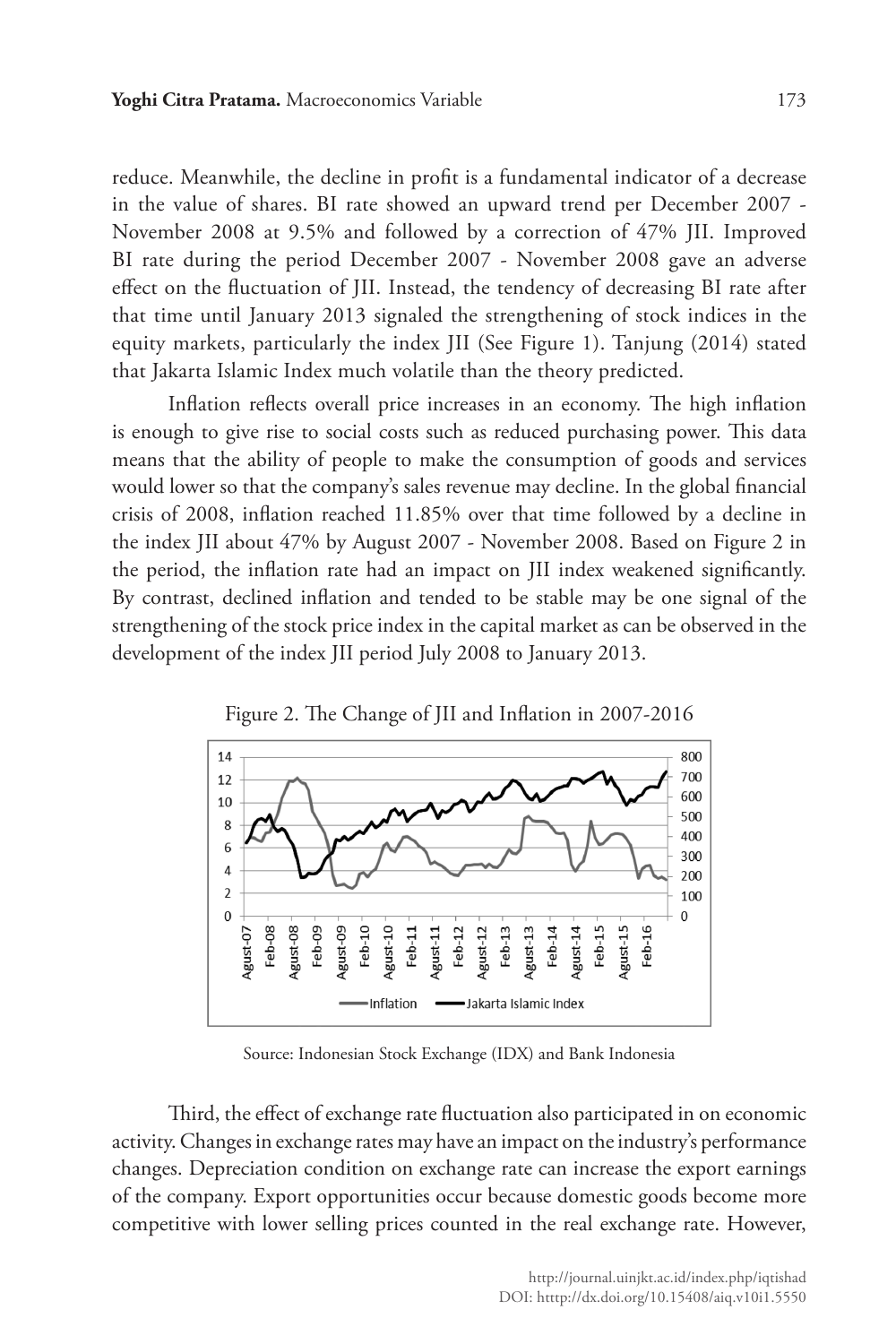the instability of exchange rate will also interfere with the performance of various industries, particularly industries that utilize raw materials imports and settlement of liabilities denominated in foreign currencies. This data can lead to a decrease in the price index of price stocks. As of August 2007 - November 2008 depreciated by 22% while the index JII corrected by 47% based on the period (See Figure 3).



Figure 3. The Changes of JII and IDR-USD exchange rate in 2007 - 2016

Source: Indonesian Stock Exchange (IDX) and Bank Indonesia

Along with globalization and economic integration, macroeconomic factors that influence the risk and return of stock price index not only from the domestic sphere but also from international factors. The turmoil in the economy of a country can affect the economies of other countries. In other words, the systemic risk occurs in these conditions. Simorangkir (2016) explained that the spread of failures on an element to the other part was a systemic risk. Meanwhile, Wahyudi (2013) revealed that the systemic risk was the risk that the impact caused a domino effect dragging the project or institution or sector or even other countries that affected to such risks, or the effect on the overall market or the existing system. These risk factors commonly associated with macroeconomic variables or sectoral or geographical conditions or other market indicators (Wahyudi, 2013). In other words, systemic risk can regard as market risk.

History showed that the fall prices of the bond (mortgage-backed securities) that were held on by Lehman Brothers ended in the bankruptcy of one of the largest investment bank in the United States. Bankruptcy did not just stop at the institution. The collapse of Lehman Brothers led to a crisis of public confidence in the market. Not once did the crisis stop there dragging one institution toward failure. Other leading financial institutions such as Northern Rock, Wachovia, FORTIS, AIG and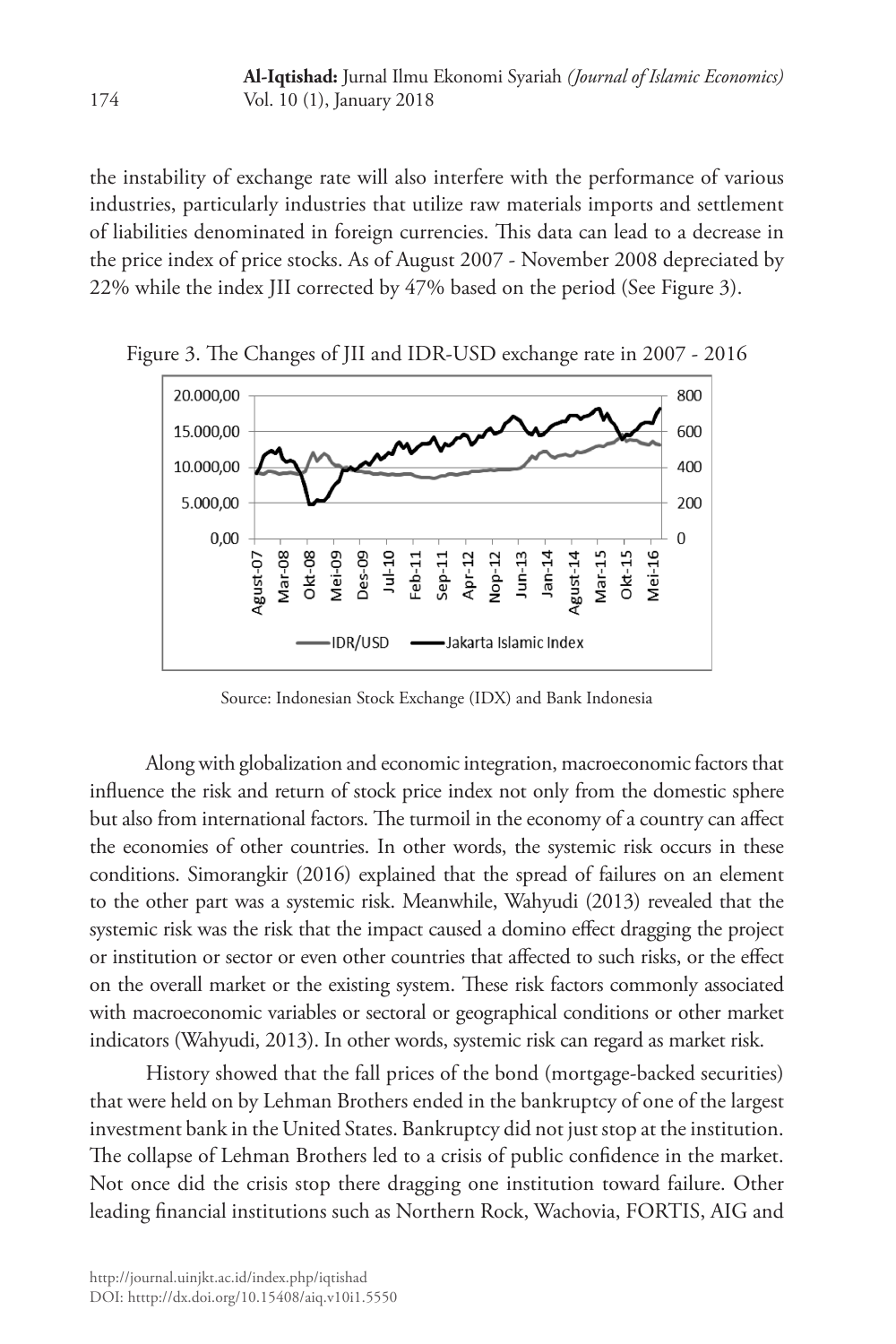Merry Lynch experienced bankruptcy following the mortgage crisis of 2008. The crisis also spread to various regions such as Europe and Asia with the corrected index of stock prices in that region. In fact, the source of the crisis came from the United States (See Table 1).

| Country    | <b>Regional Stock Price Indices</b>   | <b>Stock Price Index Change</b><br>Per July 2007-November 2008 |
|------------|---------------------------------------|----------------------------------------------------------------|
| <b>USA</b> | Standard and Poor's (S&P 500)         | $-43%$                                                         |
| <b>USA</b> | Dow Jones Industrial Average (DJIA)   | $-33\%$                                                        |
| England    | Financial Times Stock Exchange (FTSE) | $-33\%$                                                        |
| France     | Cotation Assistee en Continu (CAC 40) | $-43%$                                                         |
| Japan      | Nikkei 225 (N225)                     | $-51\%$                                                        |
| Hong Kong  | Hang Seng Index (HSI)                 | $-40%$                                                         |
| Malaysia   | Kuala Lumpur Stock Exchange           | $-37\%$                                                        |
| Indonesia  | Indeks Harga Saham Gabungan (IHSG)    | $-47%$                                                         |

Table 1. Development of Global Stock Index During Subprime Mortgage Crisis

Source: Investing.com with processing

As an investor, the fluctuation of the stock index as a benchmark of profitability could lead to funding mobility. Thus, the crisis in the US also resulted in various regional stock market corrected in depth. The subprime mortgage crisis made the repatriation of US dollar occurred during the global financial crisis so that the different regional stock indices experienced a correction. This fact occurred due to a decrease in the stock price index as benchmark representing a negative profit. Moreover, withdrawal of stock ownership by investors during the crisis period in 2008 rationally done to avoid higher losses.

Stock markets in developed countries are considered influential on stock exchanges in other countries including the stock exchanges in the United States, Britain, and Japan. As the stock market influence, the volume of transactions in the capital markets in these countries have a high value because it supported by the number of go-public companies, the number of investment instruments, and its market capitalization. According to World Federation of Exchanges report, the market capitalization of NYSE stock market reached 19.223 billion dollars, while the Japanese stock market reached 4.485 billion US dollars. Stock markets in developed countries perceived to be able to mobilize investors fund (capital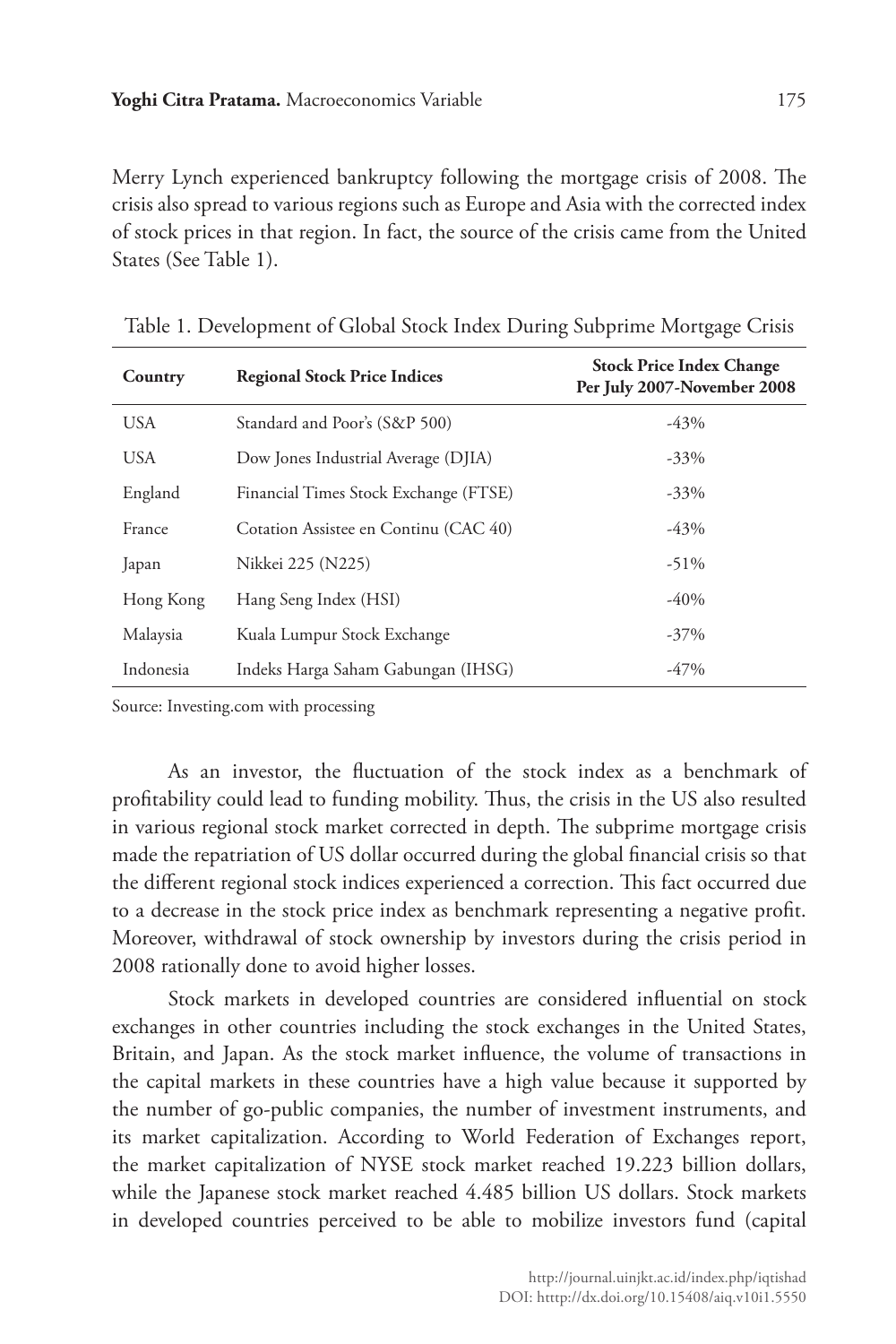mobility) from various countries so that fund was ready to move quickly. Also, the Islamic stock market in Malaysia even considered here as important market perceiving that Malaysian capital market served as an investment destination chosen by Islamic investors worldwide (See Figure 4).

Stock investment-related research had done in various countries. Results of the study conducted by Majid and Yusof (2009) in Malaysia shows that inflation and exchange rates negatively affect the stock price index. Meanwhile, interest rates have a positive influence on the stock price index. However, the weakness of the study has not incorporated the effect to the regional index in explaining the impact on stock index returns. Meanwhile, research conducted by Subakti et al. (2016) show the DJIA and exchange rate have the positive effect on the stock price index. Meanwhile, BI rate, inflation and gold prices do not have a significant impact on the volatility of the stock price index. The study was done by Surbakti et al. (2016) still has the limitation because regional index studied the only Dow Jones Industrial Average (DJIA) and it does not include another regional stock index. Based on this background, researchers will research "The Effect of Macroeconomic Indicators and International Islamic Indices on Return Volatility of Jakarta Islamic Index (JII)." The research will complement and enhance previous studies that the empirical findings of this study are expected to be a relevant contribution of risk factors affecting the stock index. Based on the problem described in the background, some of the issues that can identify are how do the macroeconomic indicators and International Islamic Indices affect JII return volatility simultaneously and how do the macroeconomic indicators and International Islamic Indices affect JII return volatility partially.



Figure 4. Regional Islamic Stock Index 2007-2016

Source : Investing.com with processing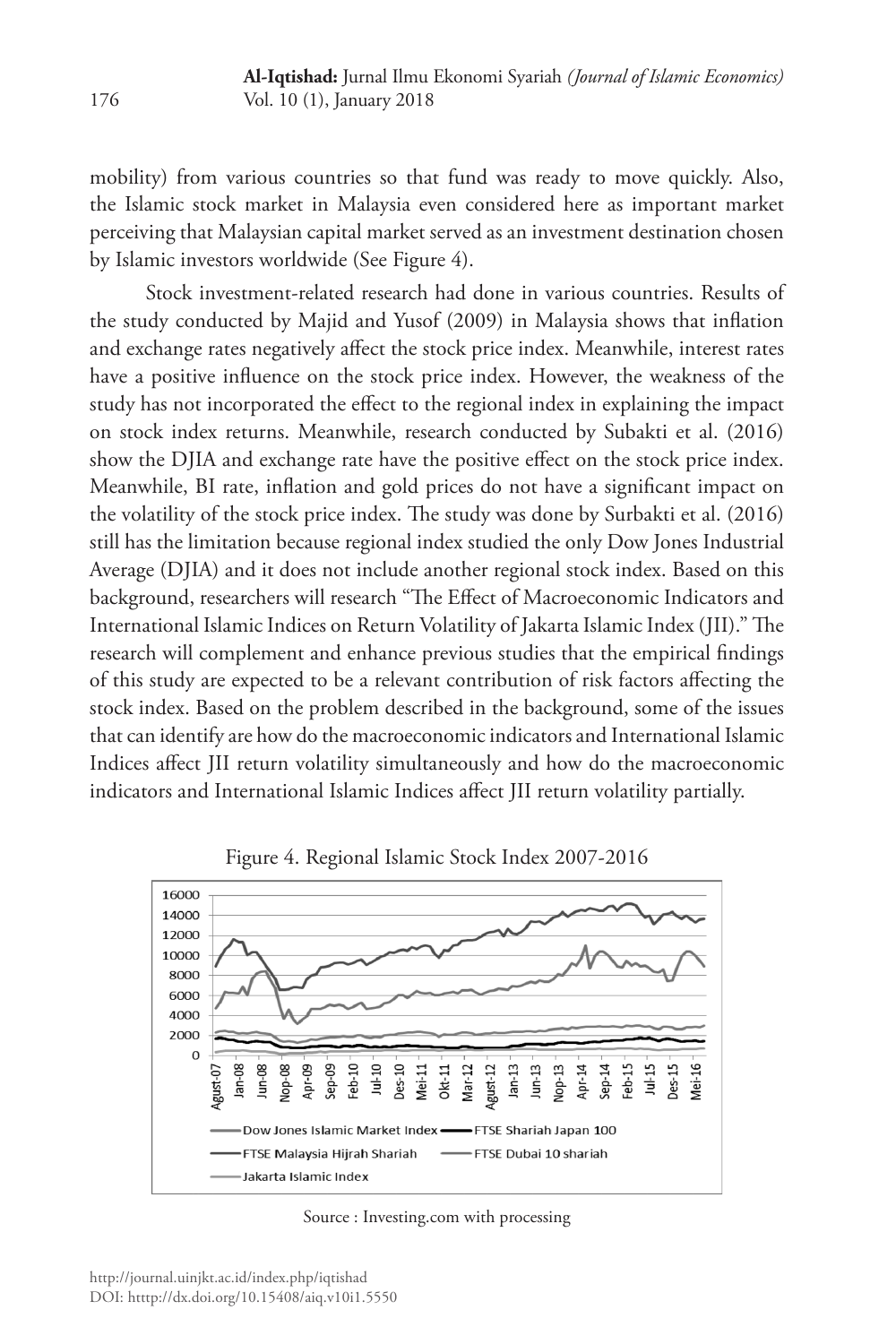#### **Literature Review**

There are several studies attempted to test the effect of the stock price index and the macroeconomic variables to fluctuations in the stock price index. Surbakti et al. (2016) researched in 2014 which aimed to examine the effect of macroeconomic variables and international stock index volatility of JCI index using ARCH. The empirical results of the study were the DJIA, and IDR-USD exchange rate had a significant positive correlation to the volatility of JCI return. While the BI rate and inflation rate variable negatively influenced return volatility of JCI but those variables did not affect return volatility of JCI. Meanwhile, the gold price variable had a positive coefficient, but it did not significantly affect return volatility of Jakarta Composite Index.

The vast majority of empirical studies investigate the relationship between Islamic and conventional financial markets as well as between Islamic financial markets and macroeconomic variables by using linear models. Hammoudeh et al. (2014) show that the Dow Jones Islamic Market index exhibits significant dependence with three major global conventional equity indices (Asia, Europe, and the USA). Besides that, the global factors namely oil prices, stock market implied volatility, the U.S. 10-year Treasury bond interest rate, and the 10- year European Monetary Union government bond index also had an impact on Islamic market index. Sakti and Harun (2013) found a co-integration between Islamic stock prices and macroeconomic variables specifically exchange rate, industrial production, inflation rate, and money supply. Hammoudeh et al. (2014) reveal a significant linear and nonlinear causality between the Islamic and conventional stock markets and between the Islamic stock market and interest rates. They affirm that the nonlinearity results are more credible because of the possible existence of structural breaks, asymmetry and regime switching in the markets and the relevant economic and financial variables.(Bahloul, et al., 2017).

Rjoub et al. (2009) also participated in conducting research that aimed to test the impact of macroeconomic variables on stock prices in the Turkish stock market in 2009. Independent variables used by Rjoub et al. (2009) is the interest rate (TERST), inflation (UNINF), risk premium (RIKPR), exchange rate (EXCGR), unemployment (UNEMP) and money supply (MONSP). The exchange rate (EXCGR) had adverse effect on the share price returns. Meanwhile, the interest rate (TERST), inflation (UNINF), risk premium (RIKPR), unemployment (UNEMP) and money supply (MONSP) had a positive effect on most stock portfolios formed.

Majid and Yusof (2009) also conducted research that aimed at testing the effect of macroeconomic variables on stock prices in the Malaysian stock market in 2009.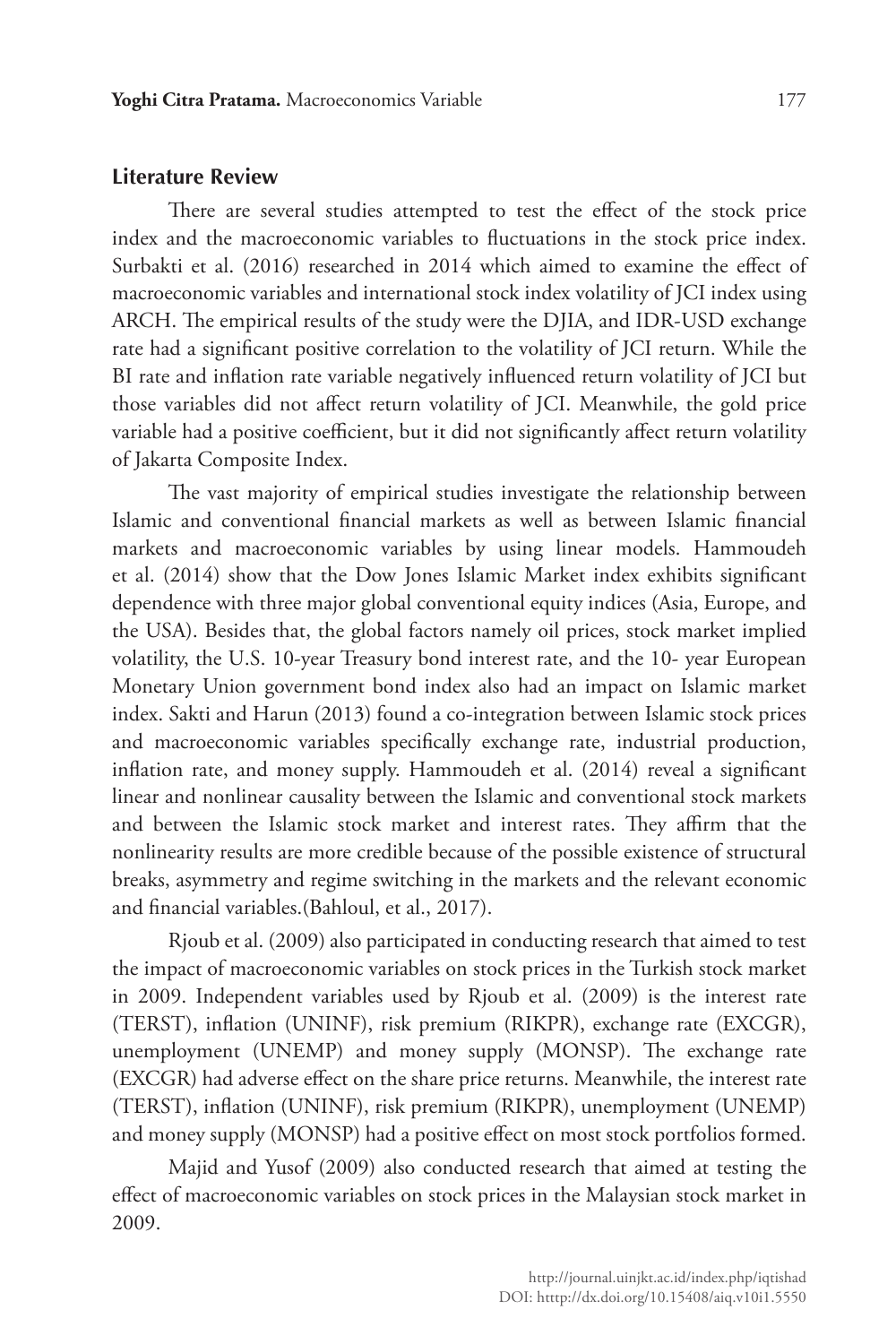Variables used by Majid and Yusof (2009) were the Kuala Lumpur Shariah Index (KLSI); Money Supply (M3), Treasury bill rates (TBR) Production Price Index (IPI), the real exchange rate (REER) and the Federal Reserve Rates (FRR). IPI had no significant effect on either KLSI on the model 1 and model 2. The M3 had a significant positive impact on KLSI in model 1. REER on model 1 and 2 had a significant adverse effect on KLSI. TBR in model 2 and FFR in model 1 & 2 had a significant positive effect on KLSI. Research that conducted by Beik and Fatmawati (2014) also aimed to examine the influence of international Islamic stock price index and the macroeconomic variables of the Jakarta Islamic Index. The variables used were JII as the dependent variable. Besides that, Index of Production (IPI), consumer price index (CPI), money supply (M2), exchange rate, BI rate, SBIS, Dow Jones Islamic EU, the Dow Jones Islamic Market US, Dow Jones Islamic Malaysia (DJIMY), the Dow Jones Islamic Japan (DJIJP) as independent variables.

A similar study also conducted by Alfin Merancia (2010), which aimed to examine the influence of international Islamic stock price index and the macroeconomic variables on the risk of Jakarta Islamic Index and JCI. Research results indicated that interest rates were the cause of instability risk of JII and JCI. The dependent variable, the risk of Jakarta Islamic Index (JII), the independent variable exchange rate, SBI, Dow Jones and Nikkei significantly affect the risk of JII. While the inflation did not significantly affect on Jakarta Islamic index. On the other hand for the dependent variable risk of a composite stock price index (CSPI), SBI and the Dow Jones stock index had a significant effect on risk of CSPI, while inflation rate, exchange rate, and Nikkei index is not significant.

Some recent studies on Islamic finance have dealt with the links between Islamic financial markets and macroeconomic variables as well as between Islamic and conventional financial markets. Majid and Yusof (2009) study the connection between the monetary policy volatilities and the volatility of stock returns in both conventional and Islamic stock markets in Malaysia during the period from January 1992 to December 2000. They show that the interest rate volatility affects the conventional stock market volatility but does not have, on the contrarily any effect on the Islamic stock market volatility. They found, however, that for Islamic stock market volatility, the exchange rate is the crucial indicator of economic instability. Using GARCH models, Albaity (2011) investigates the effect of monetary policy, interest rate and the rate of inflation on the Islamic stock market indices in Malaysia (Kuala Lumpur Syariah Index) and the USA (Dow Jones Islamic Market Index) over the period from April 1999 to December 2007. He finds that in the univariate models, the variance of the two indices influenced by money supply (M2 and M3) and inflation rate. Also, in the multivariate model, Dow Jones Islamic Market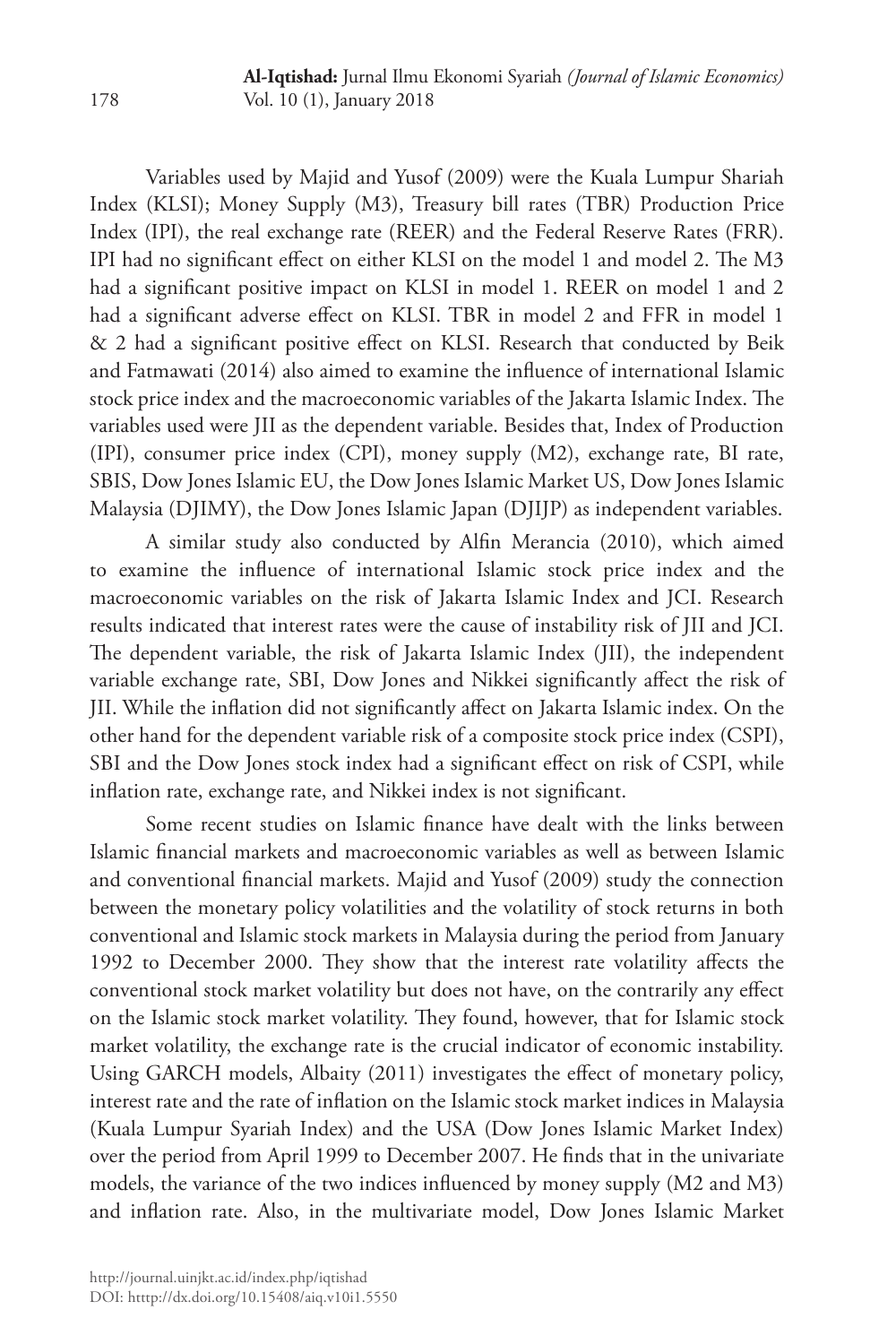Index is affected by the interest rate and the inflation rate in the mean and variance equations. In contrast, Kuala Lumpur Syariah Index is influenced commonly in the mean and variance equations by money supply M3 and the inflation rate.

Based on the literature review, shows that measurement of volatility in stock market becomes common in general. Thus, we can also infer that there is a gap that needs to fill, which not only to update the works mentioned above but even because a comprehensive study about Islamic capital market, therefore this research has purpose of measuring the influence of macroeconomics variables, International Islamic indices toward jakarta Islamic Index.

# **Method**

This research is mainly using time-series secondary data derived from yahoo finance reports, statements publication, and other related, relevant data source if necessary. It can be in the form of digital data such as websites, digital files or nondigital data such as paper, magazine, and sort. This research purpose is to analyze the effect of macroeconomics indicators and International Islamic Index ( Dow Jones Islamic U.S index (DJIUS), Dow Jones Islamic U.K index (DJIUK), FTSE Japan Shariah 100 index (FTSJP) and FTSE Malaysia Hijrah Shariah index (FTSMY)) on return volatility of Jakarta Islamic Index. To achieve that purpose data processing techniques which will be used are as follows: First, Autoregressive Conditional Heteroscedasticity (ARCH) which the model is.

$$
Yt = b_0 + b_1 Xt + e_t \quad (1)
$$

Heteroscedasticity that occurred in the time series data due to an element of volatility. Financial data in a certain period have high volatility and also high error variable, then those followed by a period with low volatility and error variable which is also low. A variance of error variable under these conditions will depend on the variance volatility of error variable prior period. In other words, a variance of error variable strongly influences by the error variables prior period. Variance equation of error variable in the ARCH method can write as follows:

$$
\sigma^2 t = \alpha_0 + \alpha_1 \varepsilon_{t-1}^2 \qquad (2)
$$

Equation (2) states that the variance of disturbance variable,  $\sigma^2 t$ , has two components: constants and past error variables (lag), which are assumed to be the square of the error variable on past period. Model of error variable , ${\mathop{\mathrm{e}}\nolimits}_t$ , is conditional heteroscedasticity in the error variable  $et_{t-1}$ . By taking information conditional heteroscedasticity of  $e_t$ , the parameters  $b_0$  and  $b_1$  can be estimated more efficiently. Equation (1) is equation for the output of the equation of mean (conditional mean) while equation (2) is called the equation of variance (conditional variance).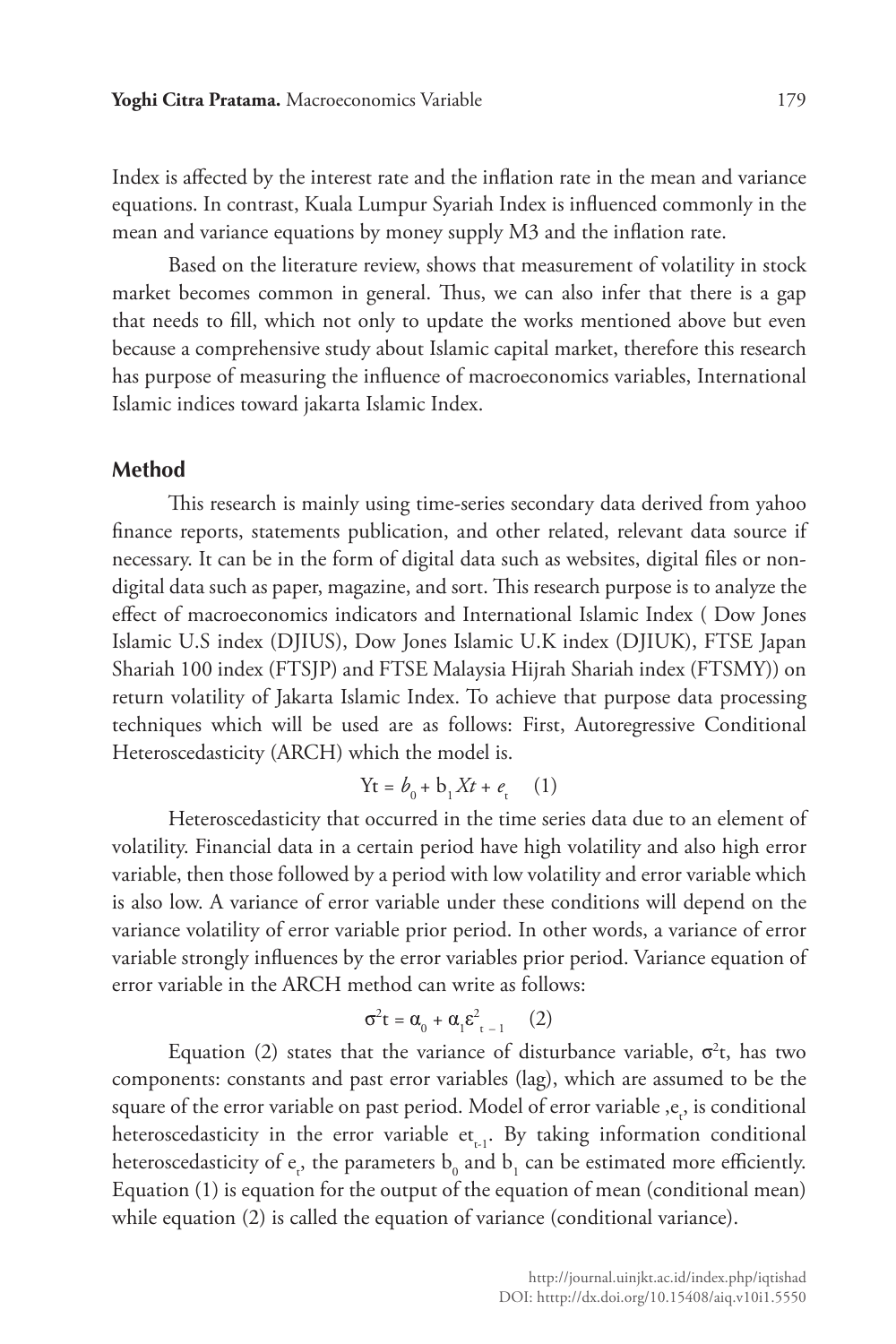If variance of the error variable  $e_{\epsilon}$  depends only on the volatility of squared error variable of last period as contained in (2), the model is ARCH (1). Thus in general, the model ARCH (p) can be expressed in the following equation:

Yt = *b*0 + b1 *Xt* + *e*<sup>t</sup> (3)

 $σ<sup>2</sup>t = α<sub>0</sub> + α<sub>1</sub>ε<sup>2</sup>t<sub>-1</sub> + α<sub>2</sub>ε<sub>2</sub>t<sub>-2</sub> + ... + α<sub>p</sub> ε<sup>2</sup> t<sub>-p</sub> (4)$ Second, the GARCH model, understanding can be preceded by the following

regression model:

 $Yt = b_0 + b_1 Xt + e_t$ ; where  $e_t$  is residual data. (5)

While variance of residual data in GARCH model can be written as follows:

$$
\sigma_{t}^{2} = \alpha_{0} + \alpha_{1} \epsilon^{2} t_{-1} + \lambda_{1} \sigma_{t-1}^{2}
$$
 (6)

In the GARCH model,  $\sigma_{\rm r}^2$  variance of residual data are not only influenced by the residual on last period  $\varepsilon_{t-1}^2$ , but also influenced by the variance of residual data on last period  $\sigma^2$ <sub>t-1</sub>. Residuals model in equation (5) is called GARCH (1,1) because the variance of residual is affected by residual data and variance for both previous period. In general, GARCH model, i.e GARCH (p, q) can be expressed through the following equation:

$$
\sigma_{\tau}^{2} = \alpha_{0} + \alpha_{1} \epsilon_{\tau-1}^{2} + \ldots + \alpha_{p} \epsilon_{\tau-p}^{2} + \lambda_{1} \sigma_{\tau-1}^{2} + \ldots + \lambda_{q} \sigma_{\tau-q}^{2}
$$

### **Result and Discussion**

Stationarity test used to identify whether our time series data contain autocorrelation or not. Table 2 shows that dependent variable, JII return volatility, is stationary at 5% significance level. All independent variables are not stationary at 5% significance level. It needed to examine them to 1 differencing stationarity test. After being tested on one differencing stationarity test, all independent variables now have been stationary at 5% significance level because of their ADF value are higher (>) than the critical value (5%).

Heteroscedasticity test used to detect whether the data contain ARCH GARCH element. This result did because heteroscedasticity is a detection element of ARCH. Heteroscedasticity testing here was conducted using the method of White Heteroscedasticity test (No Cross Term). The result can show at Table 3. Based on White Heteroscedasticity test result (Table 3), Probability of obs \* R-squared is 0.0146 or less than 5% or 0.05. Therefore, the data in this study contain heteroscedasticity. Did the data include heteroscedasticity elements, the test procedure may be continued on ARCH GARCH method to determine the effect of independent variables on the dependent variable.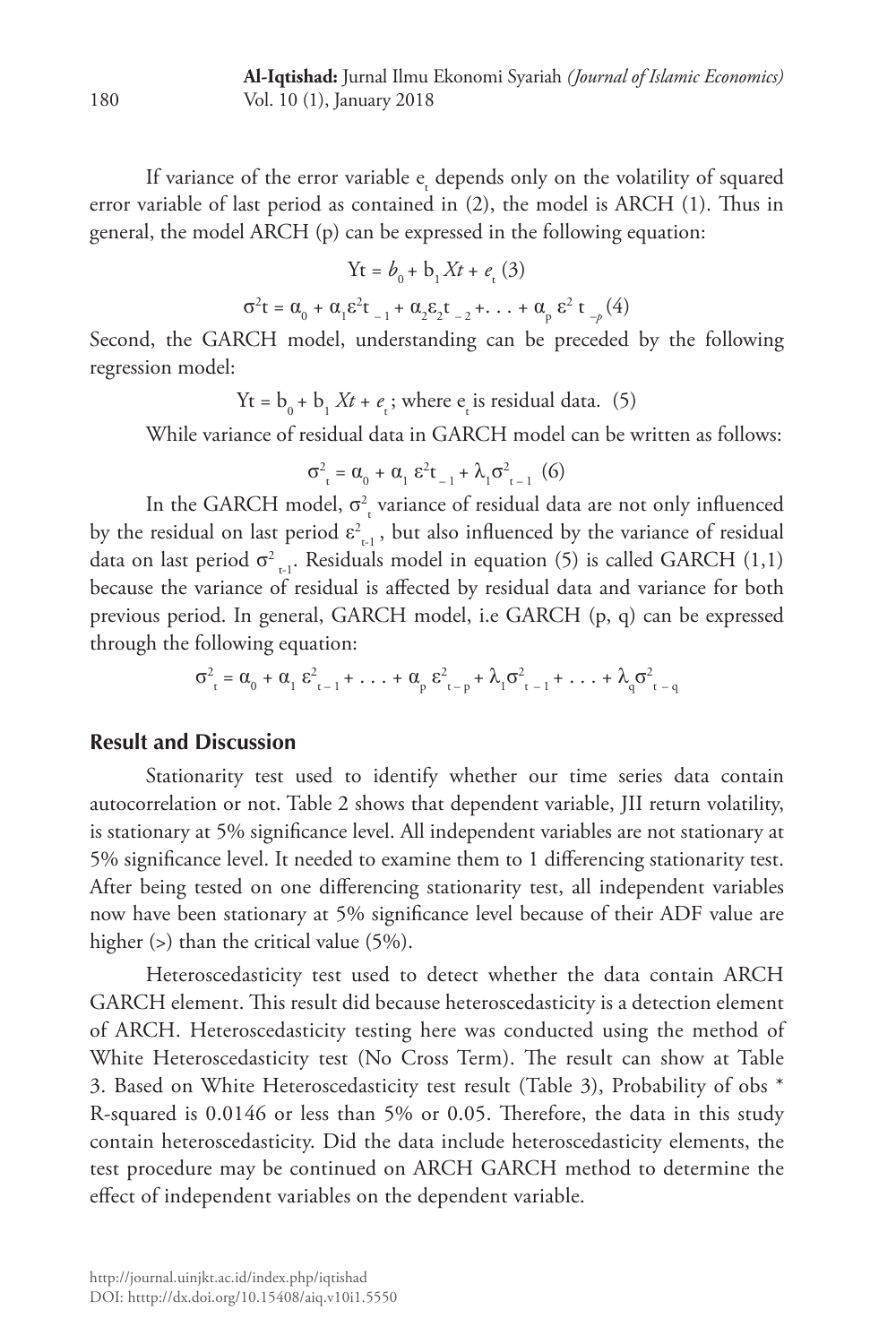| Variable       | <b>Stage</b> | <b>ADF</b> test Statistic | <b>Critical Value 5%</b> | Result         |
|----------------|--------------|---------------------------|--------------------------|----------------|
| Return JII     | Level        | $-7.834047*$              | $-2.889753$              | Stationary     |
| BI rate        | Level        | $-2.228027$               | $-2.890037$              | Not Stationary |
|                | 1 difference | $-4.434045*$              | $-2.890037$              | Stationary     |
| Inflation rate | Level        | $-2.480754$               | $-2.890037$              | Not Stationary |
|                | 1 difference | $-6.461414*$              | $-2.890037$              | Stationary     |
| Exchange rate  | Level        | $-0.618387$               | $-2.889753$              | Not Stationary |
|                | 1 difference | $-9.130402*$              | $-2.890037$              | Stationary     |
| DJIUS index    | Level        | $-1.886264$               | $-2.889753$              | Not Stationary |
|                | 1 difference | $-11.50367*$              | $-2.890037$              | Stationary     |
| DJIUK index    | Level        | $-2.672777$               | $-2.889753$              | Not Stationary |
|                | 1 difference | $-10.16899*$              | $-2.890037$              | Stationary     |
| FTSJP index    | Level        | $-1.399115$               | $-2.889753$              | Not Stationary |
|                | 1 difference | $-8.733266*$              | $-2.890037$              | Stationary     |
| FTSMY index    | Level        | $-0.586845$               | $-2.889753$              | Not Stationary |
|                | 1 difference | $-9.101977*$              | $-2.890037$              | Stationary     |

Table 2. Stationarity Test Summary

\*the test result is stationary at the 5% significance level.

To search for the best model whose the research data is heteroscedasticity, also those do not meet the assumptions of Gauss Markov theorem, researchers need to do significance testing in searching for the effect of independent variables by using the ARCH GARCH. As for the significance parameters using fixed critical value which is said to be significant if the significance value below 0.05 or 5%. Here is an overview of the testing of the various models that have established.

Table 3. Heteroscedasticity Test

| Heteroskedasticity Test: White (No Cross Trem) |          |                     |        |  |
|------------------------------------------------|----------|---------------------|--------|--|
| F-statistic                                    | 2.772604 | Prob. $F(7,95)$     | 0.0115 |  |
| $Obs*R$ -squared                               | 17.47294 | Prob. Chi-Square(7) | 0.0146 |  |
| Scaled explained SS                            | 20.21671 | Prob. Chi-Square(7) | 0.0051 |  |

For the best model on the test, this time is GARCH (1,1). This result because although the views of these indicators GARCH (2,2) and GARCH (2,1) looks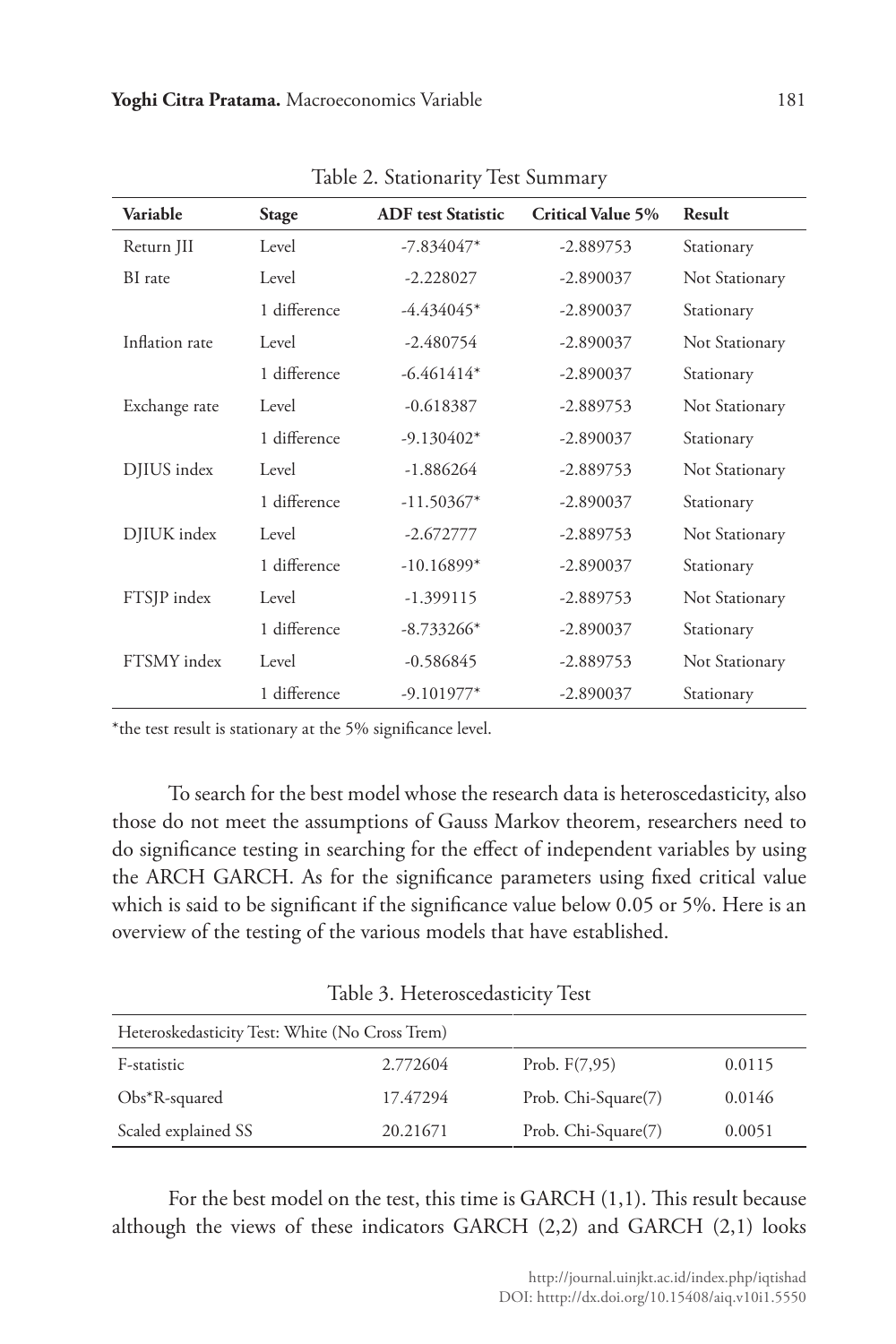better than GARCH (1,1), but some coefficients of independent variables in the model are not consistent with the relevant theory underlying the relationship of these variables. Surbakti et al. (2016) explained that the first thing noticed to choose the best model is the feasibility or validity of the model, then regarding significance, the sign of coefficients, AIC and SC with the smallest value are selected as the best model. Besides, researchers need to look at the data for autocorrelation existence and its normality. Only did the model GARCH (1,1) qualify for those assumptions because the model normally distributed and spared from autocorrelation. The following is the regression output of ARCH GARCH.

| Table 4. GARCTT MODEL SUITHINGLY |                |                          |                      |                  |                   |
|----------------------------------|----------------|--------------------------|----------------------|------------------|-------------------|
| Model                            | $\mathbb{R}^2$ | Akaike info<br>criterion | Schwarz<br>criterion | <b>Normality</b> | Autocorrelation   |
| GARCH(1,1)                       | 0.617485       | $-3.538871$              | $-3.257492$          | Yes              | $\rm No$          |
| GARCH(2,2)                       | 0.630938       | $-3.449307$              | $-3.116768$          | Yes              | Yes $(Lag 2,788)$ |
| GARCH(1,2)                       | 0.604119       | $-3.501443$              | $-3.194484$          | Yes              | Yes $(Lag 1)$     |
| GARCH(2,1)                       | 0.630746       | $-3.464110$              | $-3.157151$          | Yes              | Yes $(Lag 1&88)$  |

Table 4. GARCH Model Summary

Based on Table 5, F test can be done with the following formula: [R2 / (k-1)]  $/$  [(1-R2)  $/$  (n-3)]. It is known that the coefficient of determination 0.617485, the number of variables  $k = 8$  and the number of data 104. [0.6175 / (8-1)] / [(1-0.6175) / 104-3)]. Thus, the calculated F value is 23.83. Meanwhile, F table is 2.01. If F count is greater than F table, we will reject H0 and accept Ha. In other words, together do independent variables affect significantly on the dependent variable.

The result of adjusted R-square value in the regression is used to determine the amount of the dependent variable that is influenced by independent variables. The output above shows that the return variable of Jakarta Islamic Index (JII) described by 0.5893 (58.93%) by the variable BI rate, inflation, currency IDR-USD, DJIUS, DJIUK, FTSJP, and FTSMY together. While 0.4107 (41.07%) as the rest may explain by other variables that are not included in the model.

BI rate coefficient indicates a value of -0.057342, which means if the BI rate arises by 1%, return volatility of JII will decrease by 0.057342 ceteris paribus. The result of this study is similar to the outcome of research done by Beik and Fatmawati (2014) that the BI rate has a negative impact, but it is not significant. Similarly, the results found by Surbakti et al. (2016) that the BI rate not substantial effect on the Jakarta Composite Index. The negative relationship is consistent with the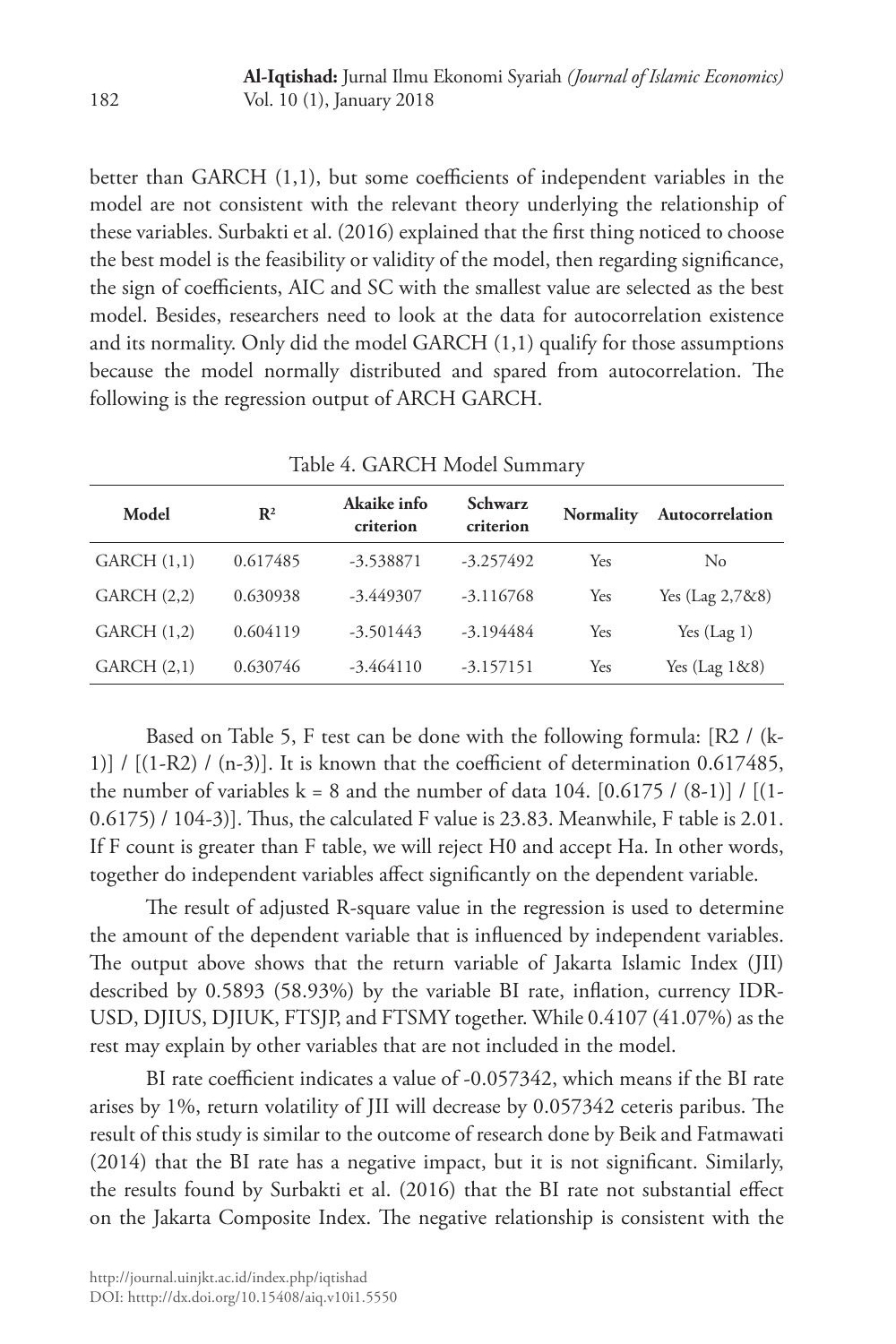theory of investor relations and interest rates. Increases in interest rates can decrease the willingness of corporate sector to invest due to the rising cost of investment. Although, the BI rate does not directly affect a company incorporated in the index JII. The increase in BI rate will affect the expected return on the scheme of the direct or indirect financing in the context of the dual banking system economy implemented in Indonesia. Thus, the increase in the BI rate could delay corporate sector investment and business expansion so that it can lead to lower profitability.

#### Table 5. ARCH GARCH Regression

| Convergence not achieved after 500 iterations                    |  |  |  |  |
|------------------------------------------------------------------|--|--|--|--|
| Coefficient covariance computed using outer product of gradients |  |  |  |  |
| Presample variance: backcast (parameter = $0.7$ )                |  |  |  |  |
| $GARCH = C(9) + C(10)^*RESID(-1)^2 + C(11)^*GARCH(-1)$           |  |  |  |  |
| Prob.<br>z-Statistic                                             |  |  |  |  |
|                                                                  |  |  |  |  |

| Variable           | Coefficient | Std. Error            | z-Statistic | Prob.       |
|--------------------|-------------|-----------------------|-------------|-------------|
| $\mathsf{C}$       | 0.010577    | 0.003576              | 2.958057    | 0.0031      |
| $D(BI_RATE)$       | $-0.057342$ | 0.024933              | $-2.299848$ | 0.0215      |
| D(INFLATION)       | $-0.002604$ | 0.006005              | $-0.433665$ | 0.6645      |
| D(IDR_USD)         | $-8.25E-05$ | 1.13E-05              | $-7.318375$ | 0.0000      |
| D(DJIUS)           | $-1.29E-05$ | 2.06E-05              | $-0.622744$ | 0.5335      |
| D(DJIUK)           | 0.000117    | 4.65E-05              | 2.513297    | 0.0120      |
| D(FTSJP)           | 0.000118    | 7.37E-05              | 1.594073    | 0.1109      |
| D(FTSMY)           | 3.02E-05    | 1.11E-05              | 2.734937    | 0.0062      |
| Variance Equation  |             |                       |             |             |
| $\mathsf C$        | 2.46E-05    | 2.27E-05              | 1.083328    | 0.2787      |
| $RESID(-1)^{2}$    | $-0.066416$ | 0.010969              | $-6.054719$ | 0.0000      |
| $GARCH(-1)$        | 1.063629    | 0.000276              | 3847.163    | 0.0000      |
| R-squared          | 0.617485    | Mean dependent var    |             | 0.006130    |
| Adjusted R-squared | 0.589300    | S.D. dependent var    |             | 0.066810    |
| S.E. of regression | 0.042816    | Akaike info criterion |             | $-3.538871$ |
| Sum squared resid  | 0.174154    | Schwarz criterion     |             | $-3.257492$ |
| Log likelihood     | 193.2519    | Hannan-Quinn criter.  |             | $-3.424903$ |
| Durbin-Watson stat | 2.308035    |                       |             |             |

http://journal.uinjkt.ac.id/index.php/iqtishad DOI: htttp://dx.doi.org/10.15408/aiq.v10i1.5550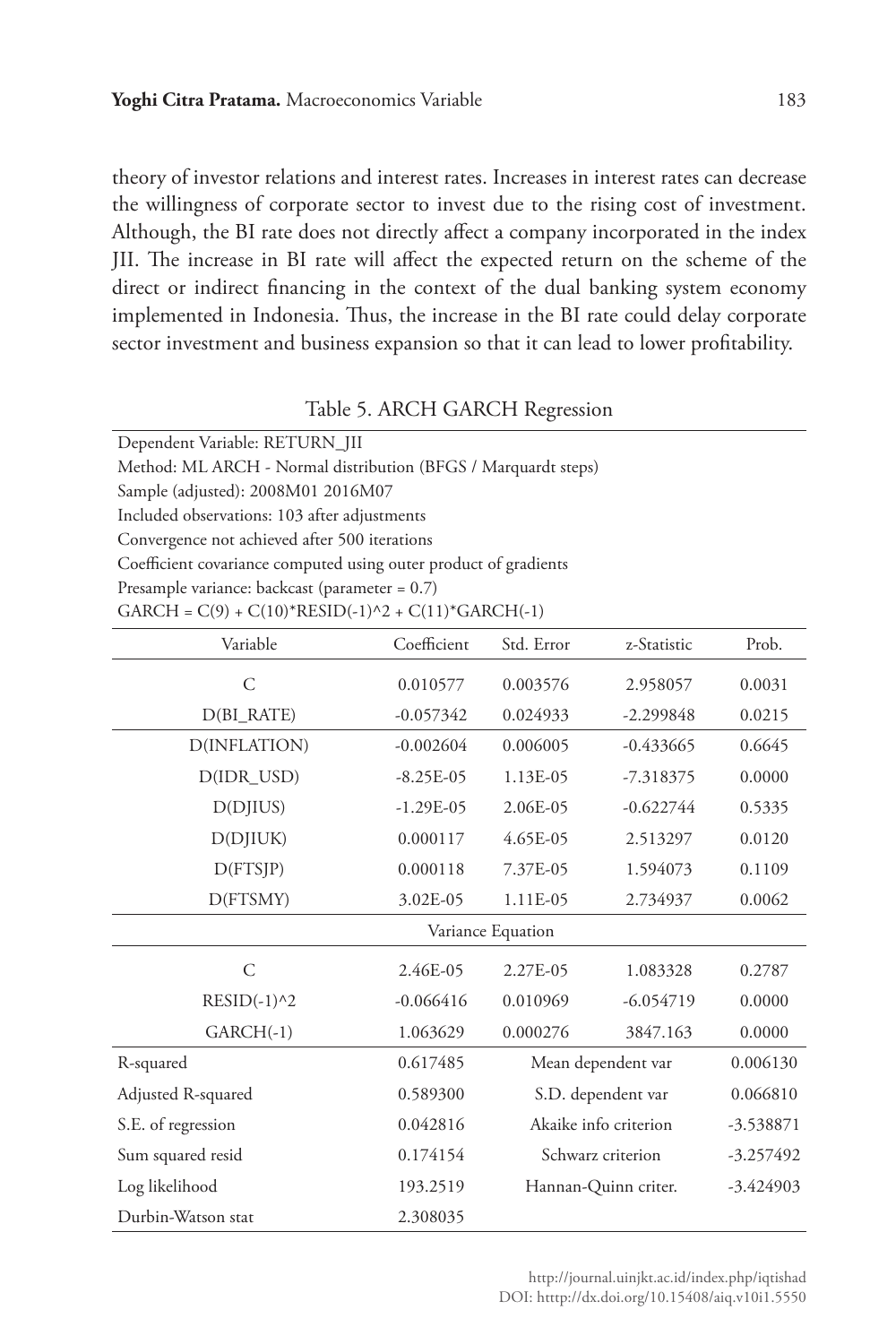Inflation coefficient indicates a value of -0.002604which means that if inflation rises by 1%, the return volatility of JII will decrease by 0.002604 ceteris paribus. The result of this study is similar to the results of research done by Surbakti et al. (2016) that found a significant adverse effect of inflation on the Jakarta Composite Index. Moreover, Majid and Yusof (2009) also found the same finding that inflation variable had a substantial adverse impact on Islamic stock prices. Inflation has led to lower purchasing power, especially for consumers with fixed income. The relationship between inflation and Islamic stock index occurred when the level of purchasing power decreased due to higher inflation; thereby it will reduce people expenditure (consumption) on the products/output of the economy. This fact will reduce the profit of various industries due to decreased sales revenue. Majid (2016) found that the Inflation, money supply, and exchange rate affect the Islamic stock returns in Indonesia.

The coefficient of the rupiah against the US dollar showed a value of -0.0000825 which means that if the exchange rate depreciates 100, return volatility of JII will decrease by 0.00825 ceteris paribus. The result of this study is similar to the results of research found by Majid and Yusof (2009) that the exchange rate had a significant adverse effect on Islamic stock index. Meanwhile, the result of the similar study also obtained by Beik and Fatmawati (2014) and Rjoub et al. (2009) that the rupiah exchange rate toward the US dollar had an adverse effect but not significant to the JII.

Effect of currency exchange rate fluctuations will be more dominant in influencing companies engaged in export and import. Variations in the form of an exchange rate, said, depreciation can directly affect the price of domestic goods, causing an increase in production costs of a company. This data will reduce the willingness of investors to invest in buying shares of the company. Also, a significant negative correlation could also mean that the number of foreign investors still dominate investment in Indonesian capital market. This fact causes that depreciation on exchange rate will be a negative sentiment for investors to release their share ownership in the Indonesian capital market. So that, the Islamic stock indices move lower.

Dow Jones Islamic-US (DJIUS) index coefficient indicates a value of -0.0000129 which means if DJIUS index rises 100 points, return volatility of JII will decrease by 0.00129 ceteris paribus. The result of this study is similar to the outcome of research done by Beik and Fatmawati (2014) that the US Islamic stock market has a significant adverse effect on JII. While Indonesia, Japan, and Malaysia perceived as an alternative market. Along the US crisis of 2008, investors will move their stock investment into an alternative market in these countries to avoid more significant losses. Thus, the decline in US Islamic stock prices will cause transfer of funds to the Indonesian stock market. That is the explanation why there is a negative relationship between those Islamic stock market. Besides, the negative association may mean that investors prefer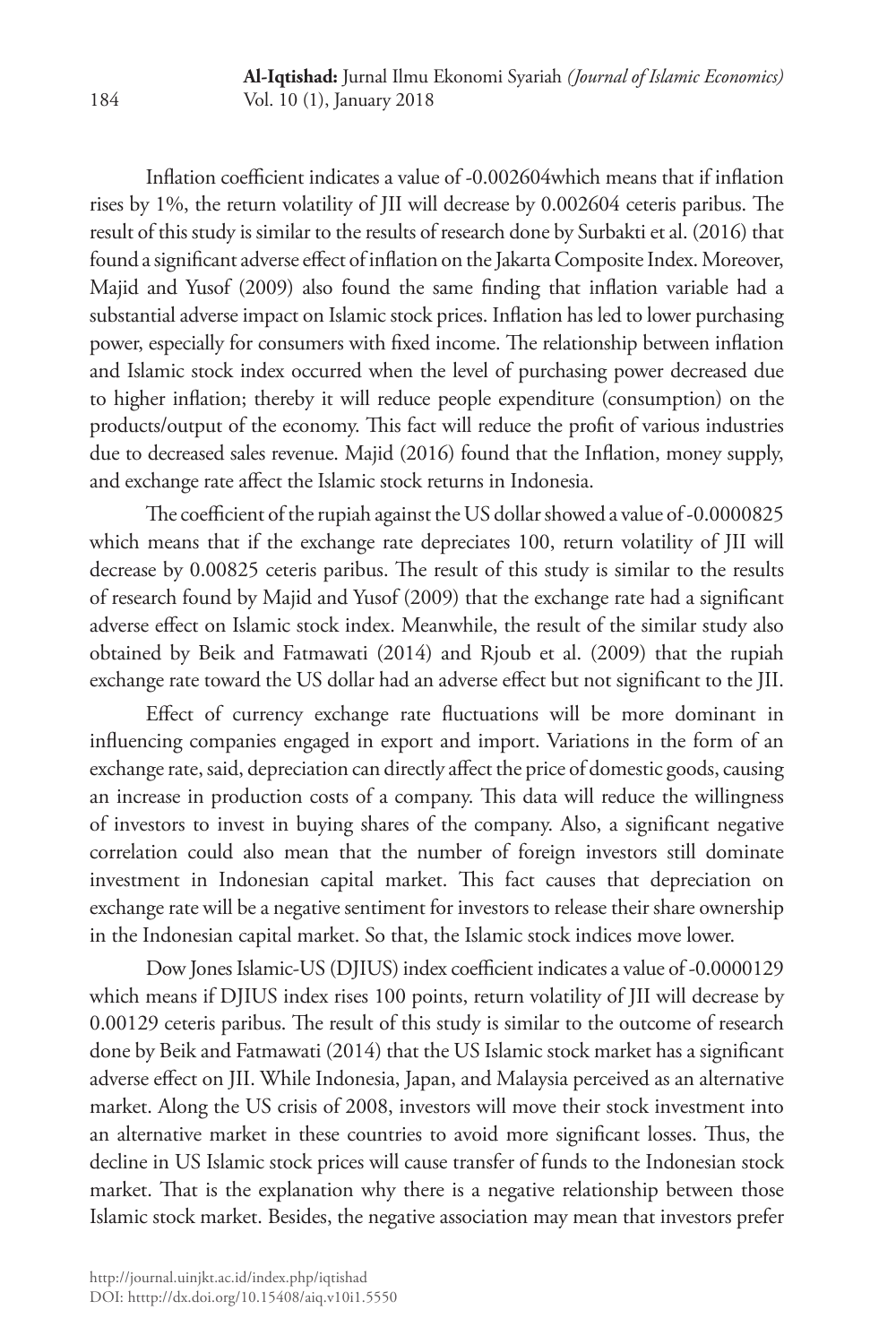to invest in countries with developed Islamic capital market. Preferences of people to invest in the country also supported with investment-grade ratings of AA + rating for the US issued by S&P. Although it is intended for debt securities, the assessment of the investment grade rating at least make the security and comfort sense for investors considering the risk of losing their investment funds due to bankruptcy.

Dow Jones Islamic-UK (DJIUK) index coefficient indicates a value of 0.000117, which means if DJIUK index rises 100 points, return volatility of JII will increase by 0.0117 ceteris paribus. The result of this study is similar to the results of research conducted by Beik and Fatmawati (2014) that the European regional Islamic stock market has a significant positive effect on the JII. The positive relationship means financial crisis exists in the USA may encourage investors to transfer their funds to the United Kingdom or Indonesia. This is due to the investors preference to invest in countries with developed Islamic capital market. As an alternative market, the Islamic capital market in the UK has the same investment attractiveness when compared to alternative markets in developing countries. Preferences of people to invest in this country also supported by investment grade ratings for the UK is AA rating by S&P. Although it is intended for debt securities, the assessment of the investment grade rating at least make the security and comfort sense for investors considering the risk of losing their investment funds due to bankruptcy.

Financial Times Stock Exchange Japan (FTSJP) index coefficient indicates a value of 0.000118, which means if FTSJP index rises 100 points, return volatility of JII will increase by 0.0118 ceteris paribus. The result of this study is different from the result of research conducted by Beik and Fatmawati (2014) that the Japanese Islamic stock market significant adverse effect on JII. This positive relationship between these two stock market is possible because the Islamic stock market in Japan is not as advanced as the USA Islamic stock market. This had implication when financial crisis occurred in the US, Islamic stock investors might transfer their funds to the UK, Indonesia, Malaysia or Japan as an alternative market. Also, considering Japan as an alternative market is also support by an investment grade rating of A+ issued by S & P. Achievement of the score is lower when compared with the US. Thus, investors will feel more comfortable to invest in USA.

Financial Time Stock Exchange Malaysia (FTSMY) index coefficient indicates a value of 0.0000302, which means if FTSMY index rises 100 points, return volatility of JII will rise by 0.00302 ceteris paribus. The result of this study is similar to the result of research conducted by Beik and Fatmawati (2014) that the Islamic stock price index has the significant positive effect on the JII. Malaysia Islamic stock market has a positive relationship with the Indonesian Islamic stock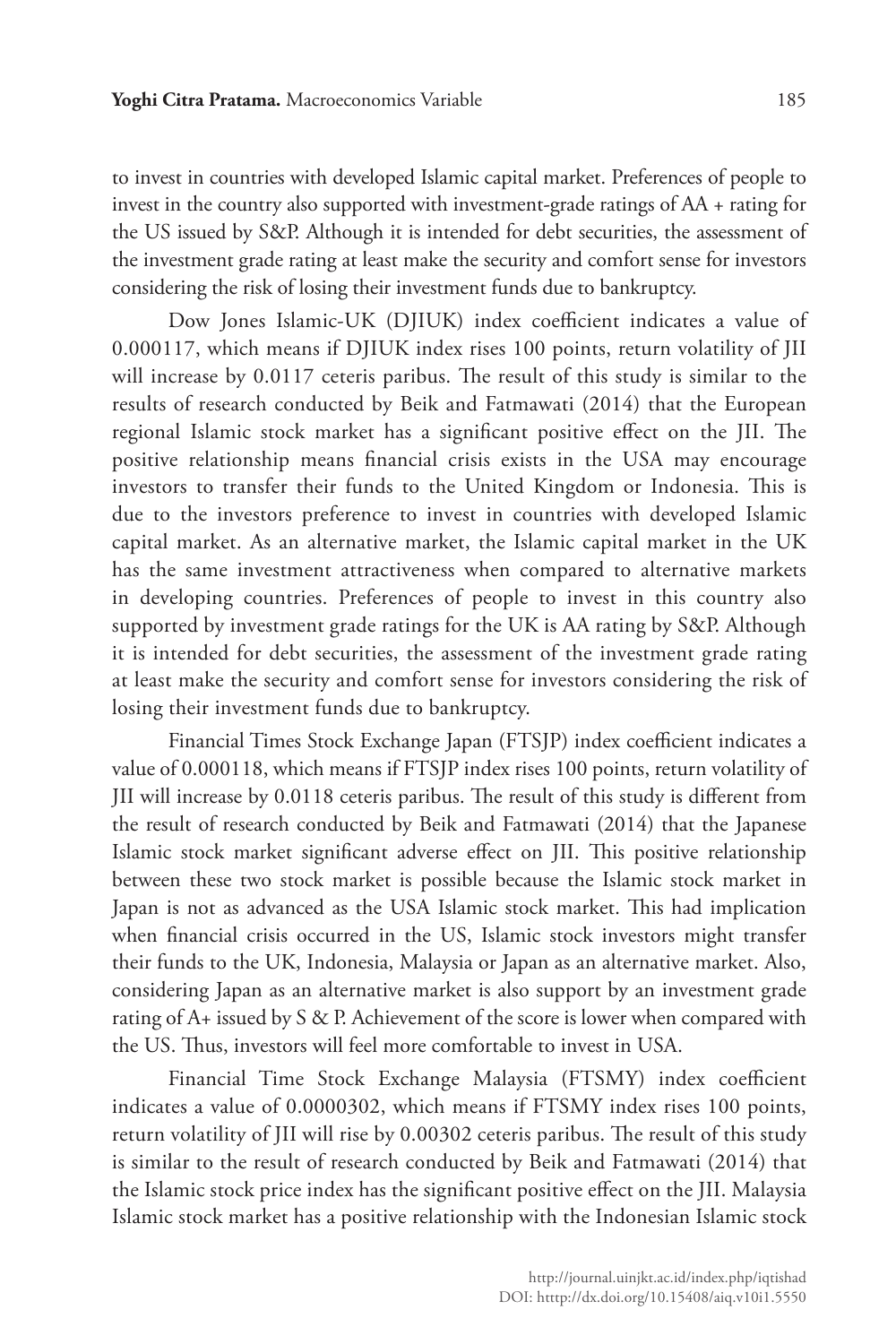market. This means that Malaysia Islamic Stock market is complementary to the Indonesian Islamic Stock market (JII). This positive relationship between is possible because the Islamic stock market in Malaysia might be perceived to be not as advanced as Islamic stock market in the United States. Implication due to this relationship was when the financial crisis in the US occurred, Islamic stock investors will transfer their funds to the UK, Indonesia, Malaysia or Japan as an alternative market. Also, the assessment of Malaysia as an alternative market is also support by investment grade A- rating issued by S & P. Achievement of the rating is lower when compared with the US. Thus, investors will feel more comfortable investing in the USA.

Kyereboah-Coleman and Agyire-Tettey (2008) found that the lending rates from deposit money banks hurt stock market performance and mainly serve as significant hindrance to business growth in Ghana. Again, while the inflation rate is found to have an adverse effect on stock market performance, the results indicate that it takes time for this to make effect due to the presence of a lag period. Kowanda et al. (2015) conclude that the Strait Time Index and Exchange rate affected on Indonesian stock index (IHSG).

# **Conclusion**

The variables used in this study have a high degree of volatility so that residual data are not constant or heteroscedastic. Thus, regression testing using Ordinary Least Square (OLS) here is not suitable. To test these data, the researcher used ARCH-GARCH model because this model does not look at heteroskedasticity as a problem, but this model utilizes heteroskedasticity element to create a model in a time series research. Tests conducted simultaneously shows that all independent variables simultaneously influence on the return volatility of Jakarta Islamic Index (JII). Domestic macroeconomic variables that have a statistically significant effect on the return volatility of Jakarta Islamic Index are the BI rate and exchange rate (IDR-USD). Both of these variables have a substantial adverse impact on the return volatility of JII. While, the inflation variable does not have a significant effect on the return volatility of Jakarta Islamic Index.

Meanwhile, the Dow Jones Islamic UK (DJIUK) and the Financial Times-Stock Exchange of Malaysia (FTSMY) are both positive effects on the return volatility of Jakarta Islamic Index. These findings are similar to studies conducted by researchers in the previous studies stating that these two Islamic stock markets were complementary to Indonesian Islamic stock market. The Dow Jones Islamic US (DJIUS) and the Financial Times-Stock Exchange Japan (FTSJP) however has no statistically significant effect on the return volatility of JII.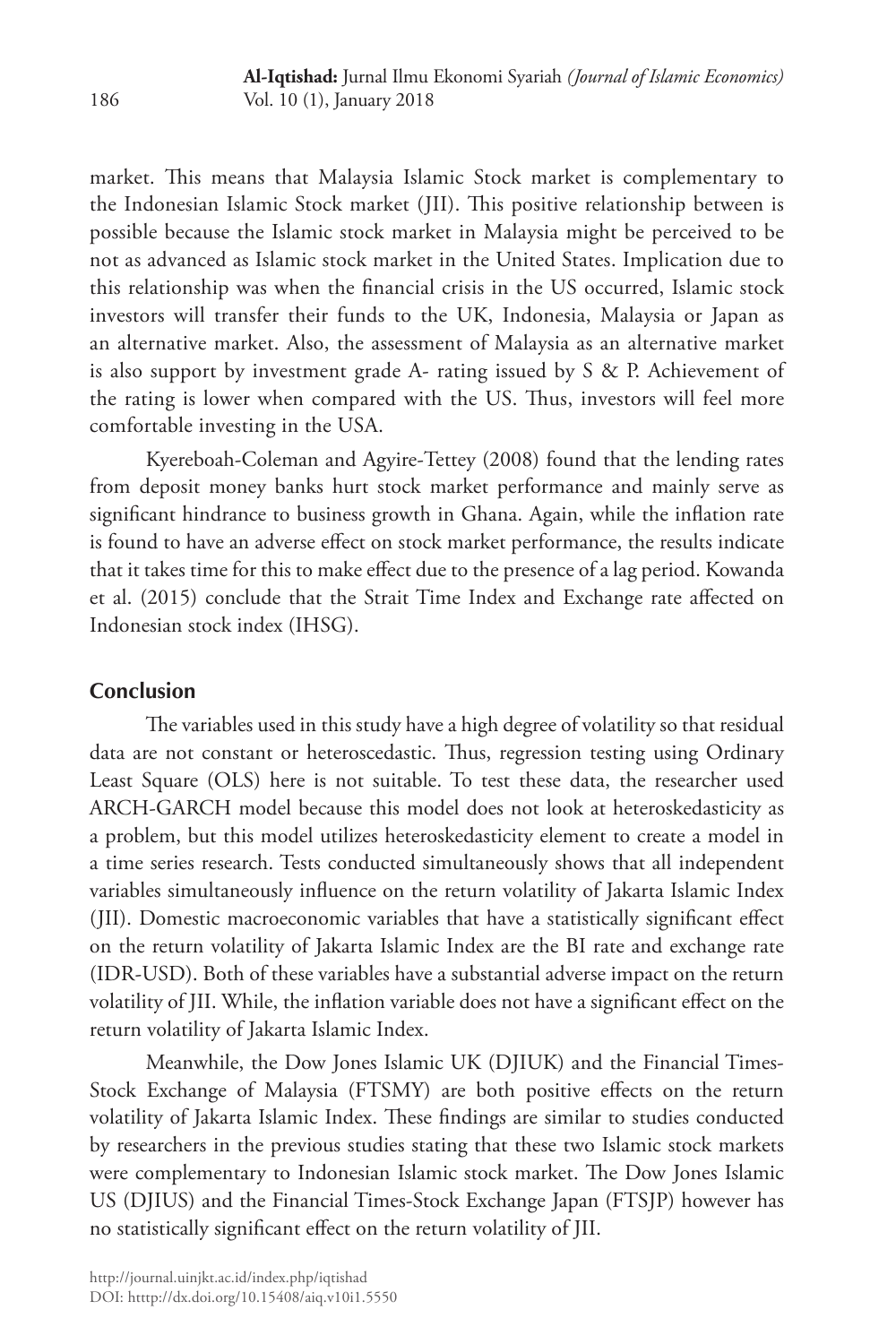The implications of this study can be used as a reference and the development of literacy in Islamic finance. This result will encourage related institutions, universities, education ministries, regulators such as financial services authority and the financial industry to support Islamic capital market research in the field of Islamic finance, facilitation of writing and publication of international standardized scientific papers. For that, it is necessary to develop synergies and cooperation between elements or stakeholders in supporting the development of experimental works in this field. It is expected the possible scientific work in the area of Islamic finance in Indonesia in its various aspects can be recognized by the academic community at the international level.

### **References**

- Albaity, M.S. (2011).Impact of the monetary policy instruments on Islamic stock market index return. *Economics Discussion Papers*, No 2011-26 Kiel Institute for the World Economy. Retrieved from http://www.economics-ejournal. org/economics /discussionpapers/2011-26.
- Bahloul, S., M. Mroua., & N. Naifar. (2017). The Impact of Macroeconomic and Conventional Stock Market Variables on Islamic Index Returns Under Regime Switching. *Borsa Istanbul Review*. 17 (1): 62-74. doi: 10.1016/j.bir.2016.09.003.
- Beik, I.S. & S.W. Fatmawati. (2014). Pengaruh Indeks Harga Saham Syariah Internasional dan Variabel Makro Ekonomi terhadap Jakarta Islamic Index (The Impact of International Islamic Stock Market and Macroeconomic Variables Towards Jakarta Islamic Index). *Al Iqtishad: Jurnal Ilmu Ekonomi Syariah (Journal of Islamic Economics*). 6 (2): 155-178. doi: 10.15408/aiq.v6i2.1228.
- Hammoudeh, S., W. Mensi., J.C. Reboredo., & D.K. Nguyen. (2014). Dynamic Dependence of The Global Islamic Equity Index with Global Conventional Equity Market Indices and Risk Factors. *Pacific Basin Finance Journal.* 30: 189-206. doi: 10.1016/j.pacfin.2014.10.001
- Kyereboah-Coleman, A., & K.F. Agyire-Tettey. (2008). Impact of Macroeconomic Indicators on Stock Market Performance: The Case of the Ghana Stock Exchange. *The Journal of Risk Finance*. Vol. 9 (4): 365-378. doi: 10.1108/15265940810895025.
- Kowanda, D., R.B.F. Pasaribu., & A.F. Shauti. (2015). Pengaruh Indeks Bursa Saham Asing dan Makro Ekonomi Terhadap Indeks Harga Saham Gabungan di Bursa Efek Indonesia Pada Tahun 2010-2014 (The Influence of Foreign Stock Market Index and Macroeconomic Variables Toward Jakarta Composite Index During 2010-2014. *Jurnal Manajemen Indonesia*. 15 (3): 225-234.